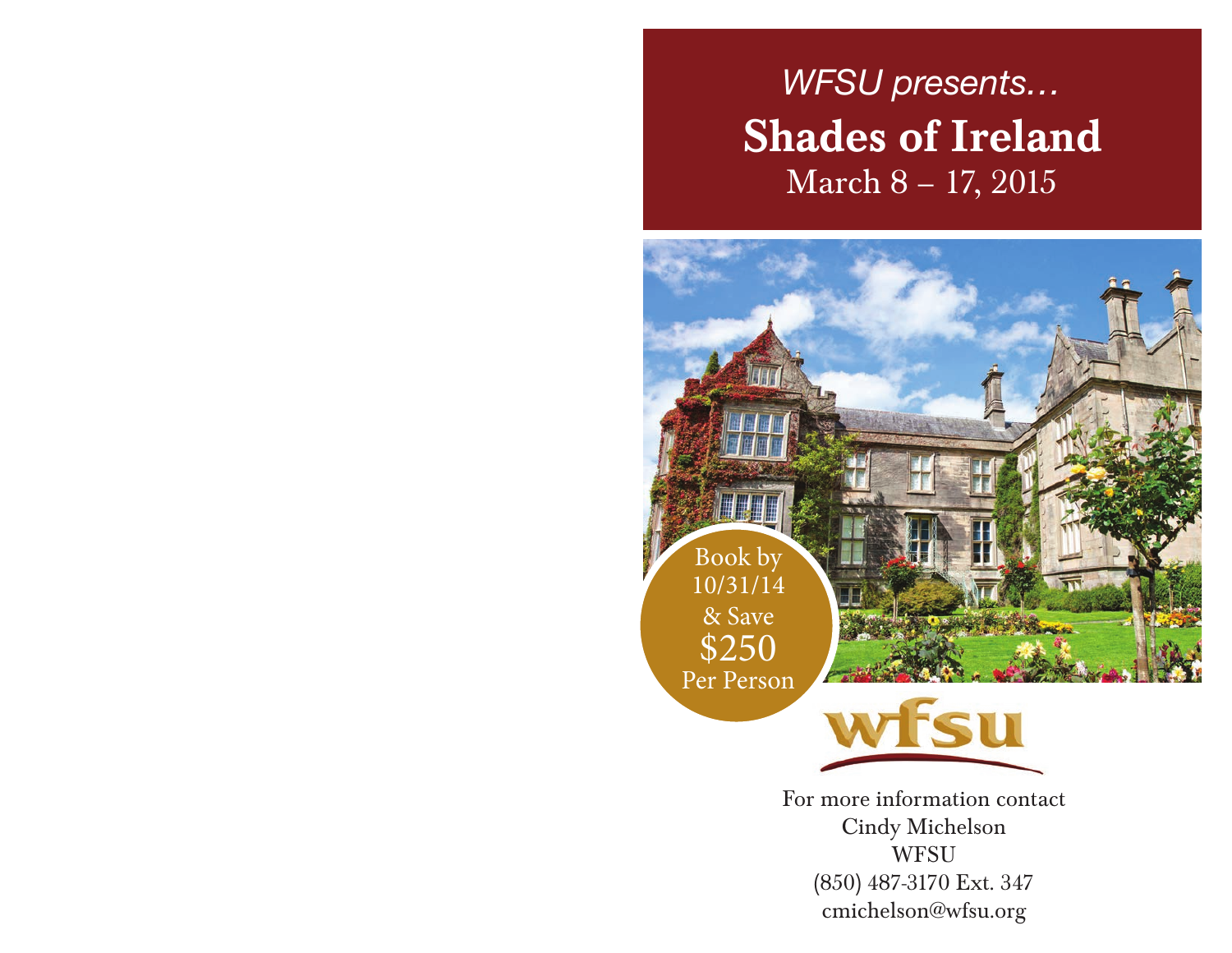

10 Days • 13 Meals: 8 Breakfasts, 5 Dinners

## Book by 10/31/2014: *see note section for details*

Double \$3,249\* Single \$3,649; Triple \$3,219

Regular rates: Double \$3,499 Single \$3,899; Triple \$3,469

Book by 10/31/14 & Save  $$250$ <br>Per Person

Included in Price: Round Trip Air from Tallahassee Municipal, Air Taxes and Fees/Surcharges, Hotel Transfers Not included in price: Cancellation Waiver and Insurance of \$260 per person

### *Please note: The above price includes a \$250 tax deductible donation to WFSU*

\* All Rates are Per Person and are subject to change

IMPORTANT CONDITIONS: Your price is subject to increase prior to the time you make full payment. Your price is not subject to increase after you make full payment, except for charges resulting from increases in government-imposed taxes or fees. Once deposited, you have 7 days to send us written consumer consent or withdraw consent and receive a full refund. (See registration form for consent.)

**Collette** The "Collette Foundation" is an employee-run, global initiative connecting Collette<br>Foundation conclusions its venders and translated illusions with a stage communities would just in employees, its vendors, and travelers like you with partner communities worldwide in our mission to improve the quality of life for children worldwide – one project at a time.

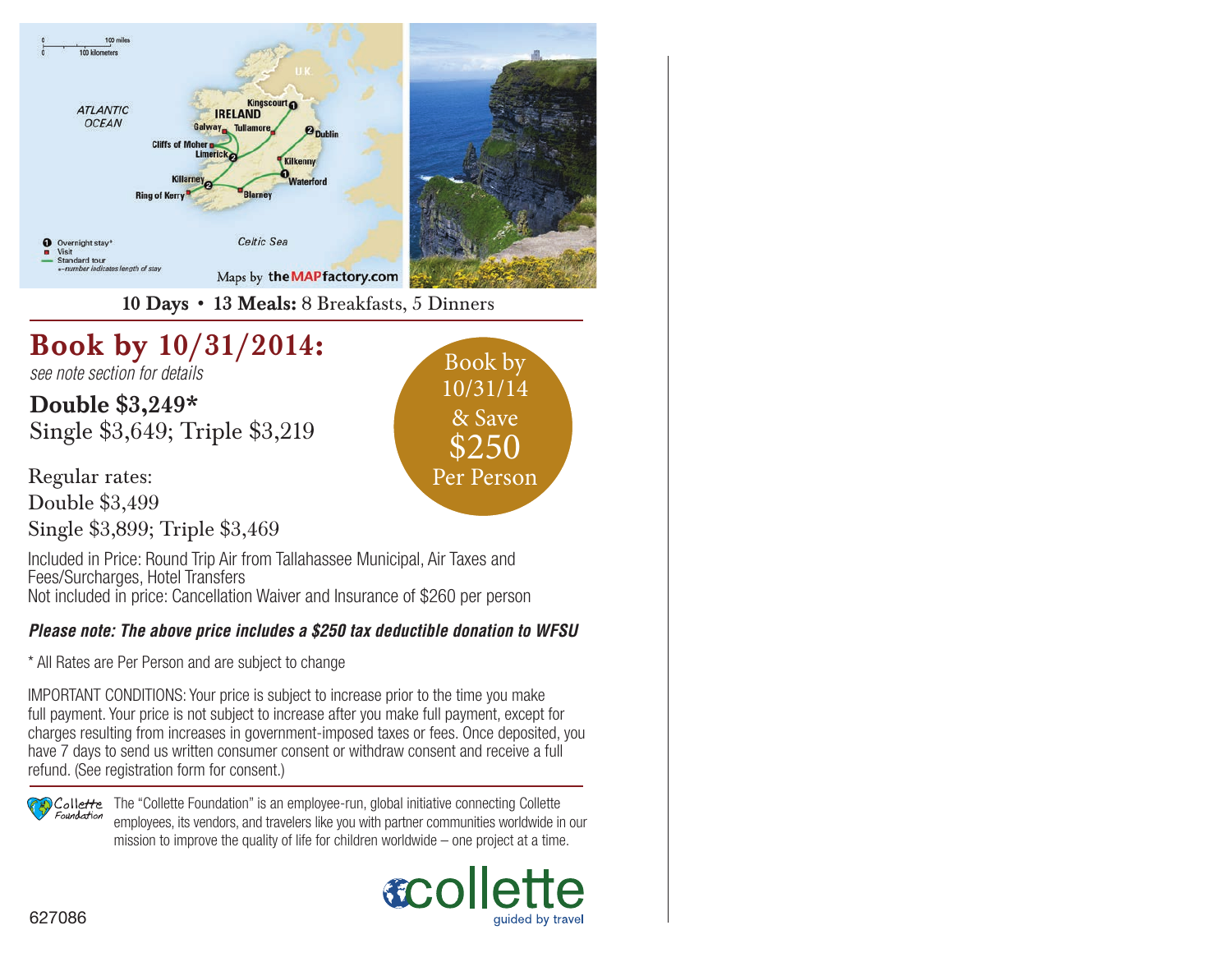

Highlights… Dublin, Irish Evening, Kilkenny, Waterford Crystal, Blarney Castle, Jaunting Car Ride, Ring of Kerry, Killarney, Farm Visit, Limerick, Cliffs of Moher, Galway, Castle Stay

**Day 1: Sunday, March 8, 2015 Overnight Flight** Travel to the Emerald Isle and find yourself surrounded by its "forty shades of green." Soak in the landscapes of rolling hills and feel the warmth of an Irish welcome. Visit Dublin, Waterford, Killarney and Limerick as this comprehensive tour introduces Ireland's natural beauty, rich history and most importantly, its hospitable culture.

#### **Day 2: Monday, March 9, 2015 Dublin, Ireland - Tour Begins**

Begin your tour in Dublin. Tonight, join your fellow travelers for some traditional entertainment during a fun-filled Irish evening. (D)

#### **Day 3: Tuesday, March 10, 2015**

**Dublin** Become familiar with the "Fair City" of Dublin during a tour highlighting the top sights! Visit St. Patrick's Cathedral, O'Connell Street, Grafton Street, Phoenix Park and see the city's trademark – magnificent rows of stately Georgian town homes.

Enjoy the freedom to spend your afternoon relaxing or set out on a personal adventure to discover the cultural offerings of delightful Dublin on your own. (B)

#### **Day 4: Wednesday, March 11, 2015 Dublin - Kilkenny -**

**Waterford** Travel to Kilkenny to explore the medieval atmosphere of this city situated on the banks of the River Nore. Then, arrive in the historic city of Waterford and visit the House of Waterford Crystal. Enjoy a fascinating factory tour and browse the retail store housing the largest collection of Waterford Crystal in the world. Complete your day with a leisurely-paced walking tour of this unique city. (B, D)

**Day 5: Thursday, March 12, 2015 Waterford - Blarney Stone - Killarney** Today, journey to historic Blarney Castle and embrace the opportunity to kiss the famous Blarney Stone. Legend has it that those who kiss the stone are bestowed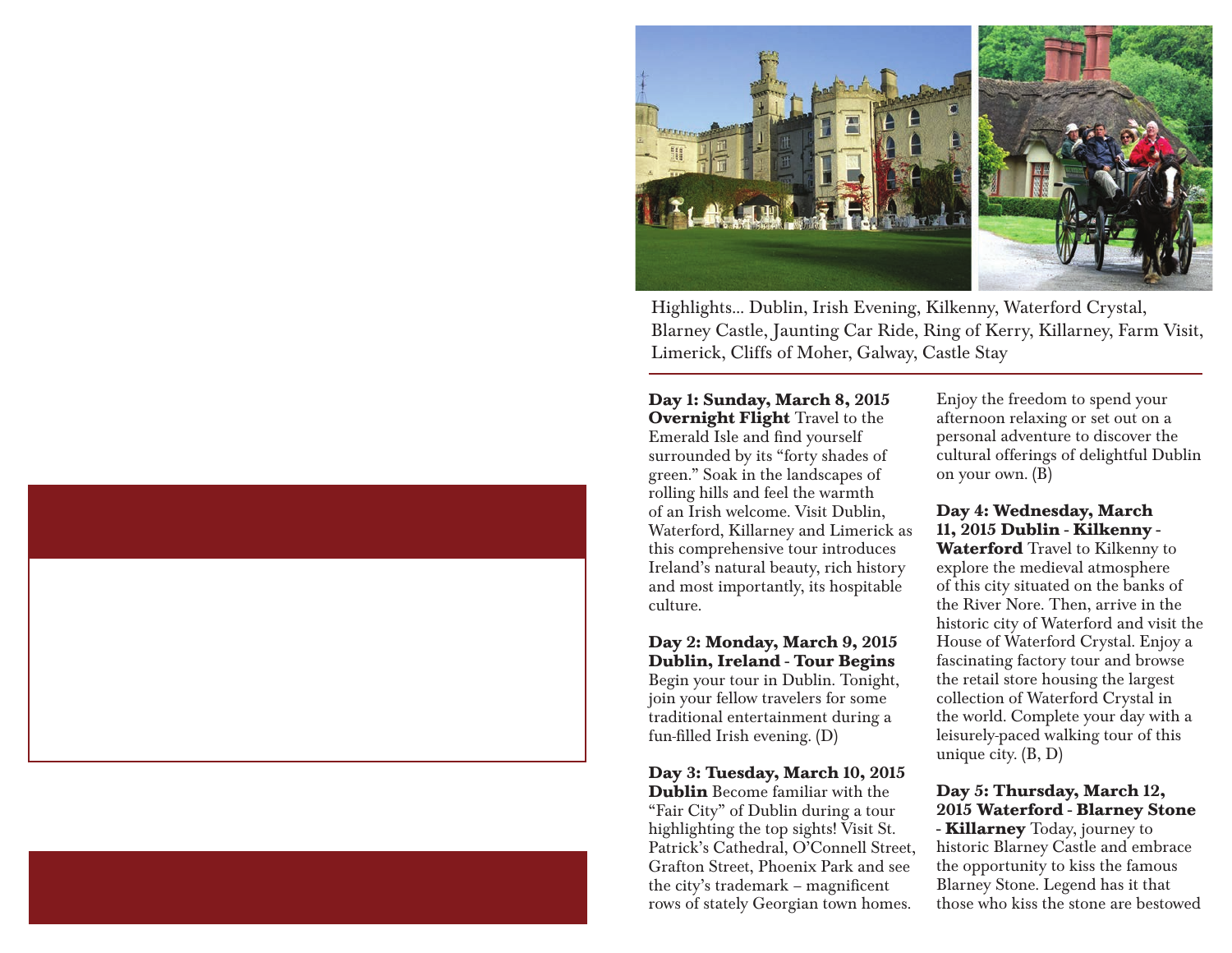

with the gift of eloquence. In Killarney you will be treated to a timehonored Irish jaunting car ride. A tour of the beautiful Muckross House and Gardens offers a glimpse into the elegant lifestyle of the Victorian gentry. Imagine what their days were like as you explore the perfectly restored rooms of this magnificent mansion or stroll in the lush gardens, spectacularly adorned with blooms. (B, D)

#### **Day 6: Friday, March 13, 2015 Killarney - Ring of Kerry -**

**Killarney** Travel along one of the most beautiful coastal routes in the world, the Ring of Kerry. At the Gap of Dunloe, shop for traditional Irish goods handcrafted by local artisans. Enjoy pristine ocean scenery as you move through picturesque villages. Continue on as you traverse rugged mountain passes into "Ladies View." From this spectacular vantage point, one of Ireland's finest, gaze upon the Lakes of Killarney. Tonight, use your leisure time to sample a true taste of Irish culture. (B)

#### **Day 7: Saturday, March 14, 2015 Killarney - Limerick** Today,

experience the customs and daily life of a traditional Irish family during a

memorable visit to the Molanna Dairy Farm. Continue to Limerick where a panoramic city tour showcases King John's Castle and the Treaty Stone. Delve into the fascinating history of the "city of the violated treaty." (B)

**Day 8: Sunday, March 15, 2015 Limerick - Cliffs of Moher - Galway - Limerick** An exciting day awaits. Journey to the stunning, 700-foot-high Cliffs of Moher for awe-inspiring views of the mighty Atlantic and the Aran Islands. Stand tall as the ocean winds blow in from half a world away. Learn about our Collette Foundation project that benefits over 470 children in the local community. Then, travel through the vast limestone landscape of the Burren, known for its stark beauty and Neolithic tombs. Continue past scenic countryside into Galway, where a brief city tour introduces "The City of Tribes." (B, D)

**Day 9: Monday, March 16, 2015 Limerick - Tullamore/ Kilbeggan - Kingscourt** Start your day with a cross-country journey to Irish Whiskey territory. The ancient towns of Tullamore and Kilbeggan have long been associated with the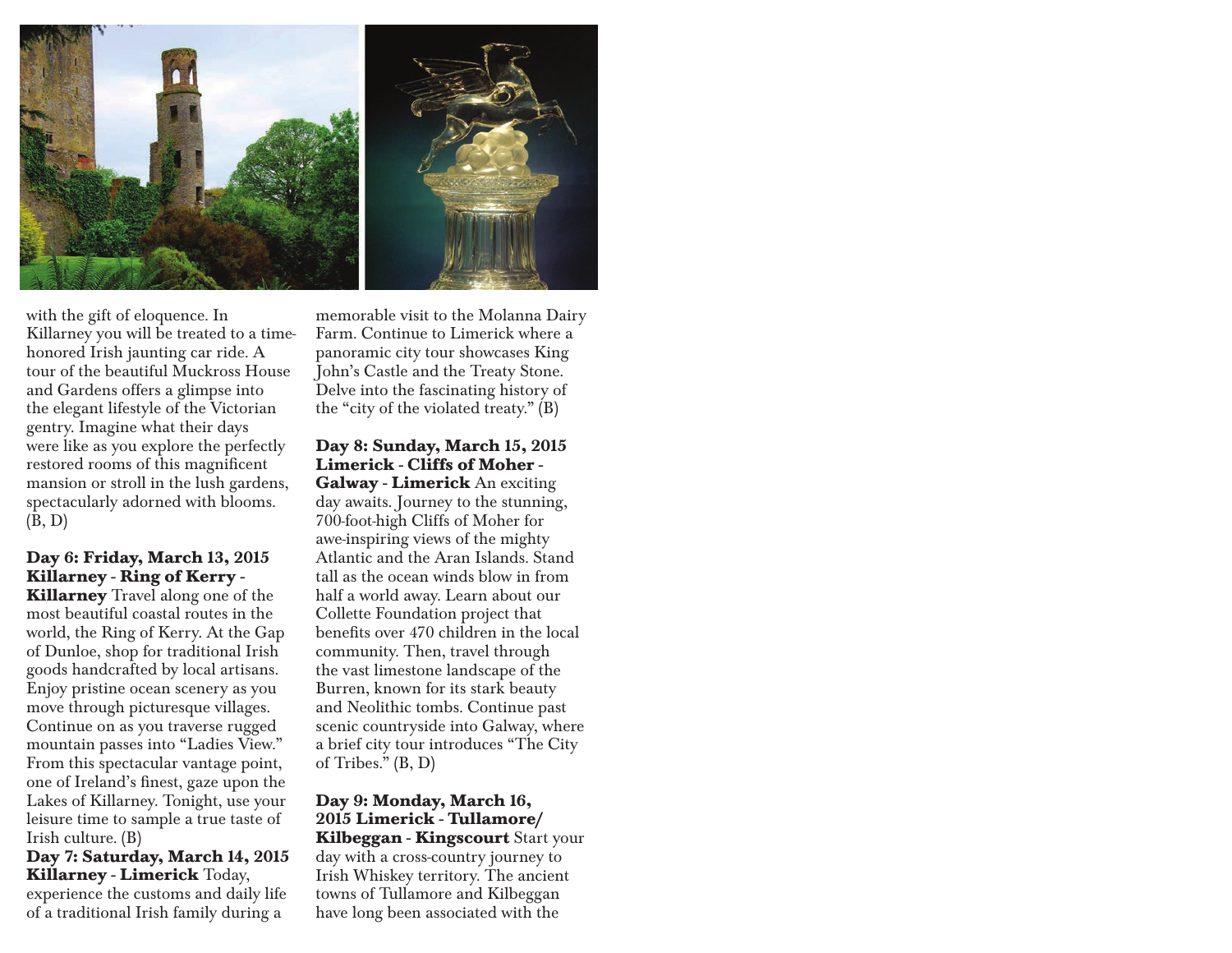

whiskey industry. Become engaged in the process of whiskey making and enjoy a tasting of the final product during a visit to one of these historic distilleries. Top your day off with an overnight stay on the regal grounds of Cabra Castle, where you toast the end of a fabulous trip during your farewell dinner. (B, D)

**Day 10: Tuesday, March 17, 2015 Kingscourt - Tour Ends**  Your tour ends in Kingscourt. (B)

| Itinerary at a glance                       |                                      |
|---------------------------------------------|--------------------------------------|
| Day 1                                       | <b>Overnight Flight</b>              |
| Days $2, 3$                                 | <b>Trinity Capital Hotel, Dublin</b> |
| Day 4                                       | <b>Granville Hotel, Waterford</b>    |
| Days $5, 6$                                 | <b>Killarney Avenue, Killarney</b>   |
| Days $7, 8$                                 | Absolute Hotel, Limerick             |
| Day 9                                       | Cabra Castle, Kingscourt             |
| On some dates alternate hotels may be used. |                                      |

#### Experience It! Cabra Castle

Cabra Castle stands on 100 acres of gardens and parkland, with delightful views over the Cavan countryside, famous for its beautiful lakes. Formerly known as Cormey Castle, the history of the castle dates back to the pre-Cromwellian times of the 16th century. The property was bought in the early 19th century by Colonel Joseph Pratt who rebuilt it, renaming it as Cabra Castle. Its long legacy lends a mature, cultured air to the castle which can be felt by strolling through the castle's magnificent hallways and stairwells. Experience this history when you enjoy an overnight stay on the castle grounds. The rooms are outfitted to the highest standards with every comfort and modern facilities. The bar and restaurant offer views of the countryside famous for its lakes and fishing, as well as Dun an Ri Forest Park.

For important reservation information visit https://gateway.gocollette.com/link/627086. You can also find this information on your tour documents.